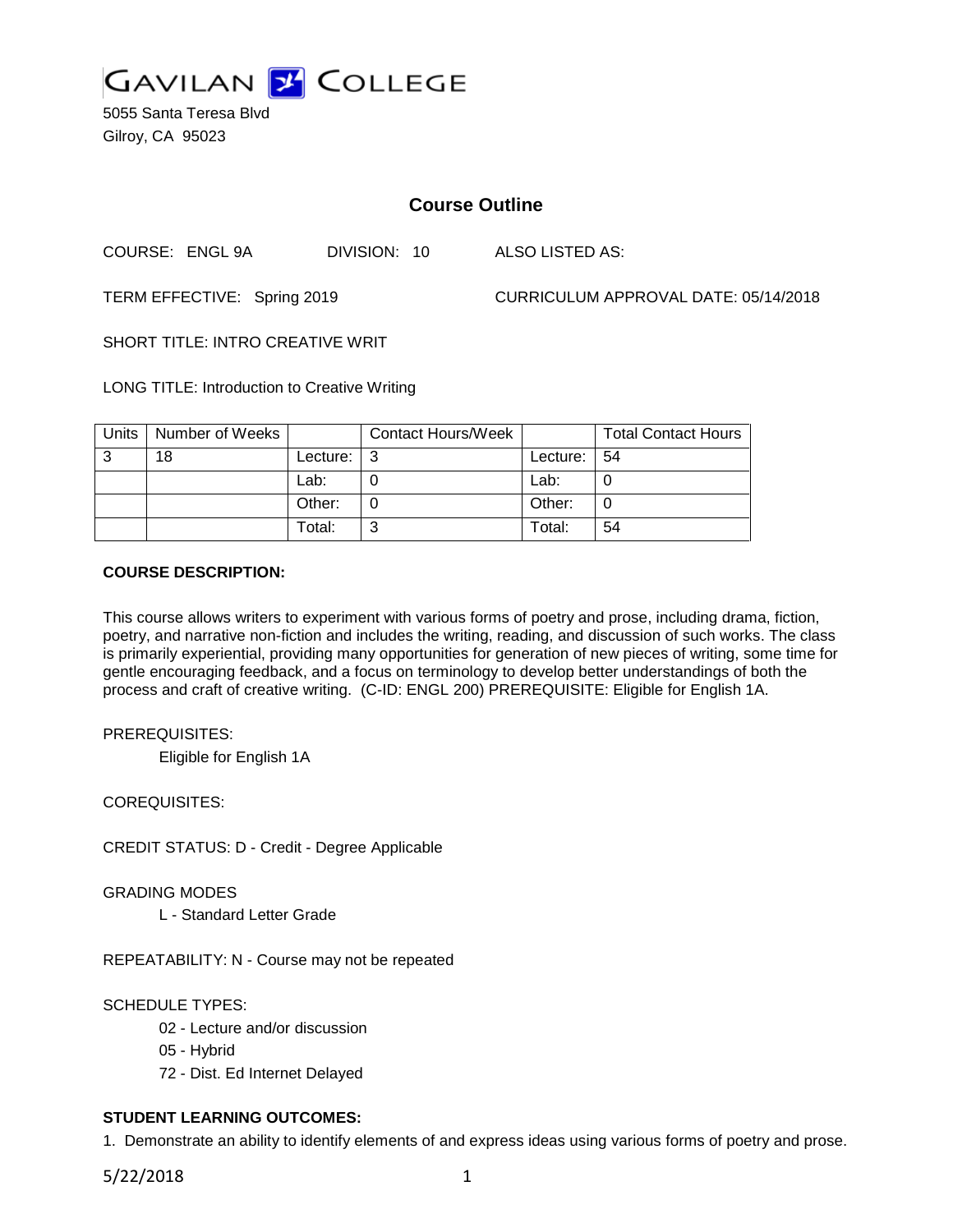Measure of assessment: Class discussion; Exam; Portfolio

Year assessed, or planned year of assessment: 2010

2. Recall and apply terms such as plot, character, setting, image, dialogue, structure, form, stanza, verse, meter, rhyme, and fact.

Measure of assessment: Class discussion; Essay; Exam

Year assessed, or planned year of assessment: 2010

3. Compose plays, stories, poems, memoirs and research and reporting-based pieces of writing.

Measure of assessment: Class discussion; Portfolio

Year assessed, or planned year of assessment: 2010

4. Analyze, discuss, and revise plays, stories, poems, memoirs, and research and reporting-based pieces of writing.

Measure of assessment: Class discussion; Portfolio

Year assessed, or planned year of assessment: 2010

## **CONTENT, STUDENT PERFORMANCE OBJECTIVES, OUT-OF-CLASS ASSIGNMENTS**

Curriculum Approval Date: 05/14/2018

1-13 Hours

CONTENT: Introduce narrative concepts such as conflict/tension, plot, structure etc… Facilitate in-class writing games to produce new pieces of writing. Introduce gentle and effective protocols for responding to each other's work. STUDENT PERFORMANCE OBJECTIVES (SPO): Demonstrate and ability to identify elements of and express various forms of poetry and prose. Recall and apply terms such as plot, character, setting, Analyze, discuss, and revise plays.

OUT-OF-CLASS ASSIGNMENTS: Read plays and additional texts to support understanding of craft and writing process. Draft a one-act play and conduct first workshop sessions.

### 13-26 Hours

CONTENT: Introduce additional narrative concepts such as characterization, dialogue, scene, and image. Facilitate in-class writing games to produce new pieces of writing. Study short stories to further develop craft awareness. STUDENT PERFORMANCE OBJECTIVES (SPO): Demonstrate an ability to identify elements of and express various forms of poetry and prose. Recall and apply terms such as plot, character, setting, image, dialogue, and structure. Compose stories. Analyze, discuss, and revise stories.

OUT-OF-CLASS ASSIGNMENTS: Read short fiction and additional texts to support understanding of craft and writing process. Draft a short story and conduct second workshop sessions.

#### 26-39 Hours

CONTENT: Introduce poetic concepts such as form, line breaks, stanzas, meter, and sonic sensation. Facilitate in-class writing games to produce new pieces of writing. Study poems to further develop craft awareness. STUDENT PERFORMANCE OBJECTIVES (SPO): Demonstrate an ability to identify elements of and express various forms of poetry. Recall and apply terms such as image, dialogue, structure, stanza, verse, meter, and rhyme. Compose poems. Analyze, discuss, and revise poems.

OUT-OF-CLASS ASSIGNMENTS: Read poems and additional texts to support understanding of craft and writing process. Draft poems and conduct third workshop sessions.

## 39-52 Hours

CONTENT: Introduce creative non-fiction concepts such as facts, fact-checking, structural options, ordering of information, reporting, and documentation. Facilitate in-class writing games to produce new pieces of writing. Study personal essays and memoirs to further develop craft awareness. STUDENT

PERFORMANCE OBJECTIVES (SPO): Demonstrate an ability to identify elements of and express various forms of prose. Recall and apply terms such as plot, character, setting, image, dialogue, structure, form, and fact. Compose memoirs and/or research and reporting-based pieces of writing. Analyze, discuss, and revise play, stories, poems, memoirs, and research and reporting-based pieces of writing.

OUT-OF-CLASS ASSIGNMENTS: Read personal essays, memoirs, and additional texts to support understanding of craft and writing process. Draft poems and conduct fourth workshop sessions.

2 Hours Final

## **METHODS OF INSTRUCTION:**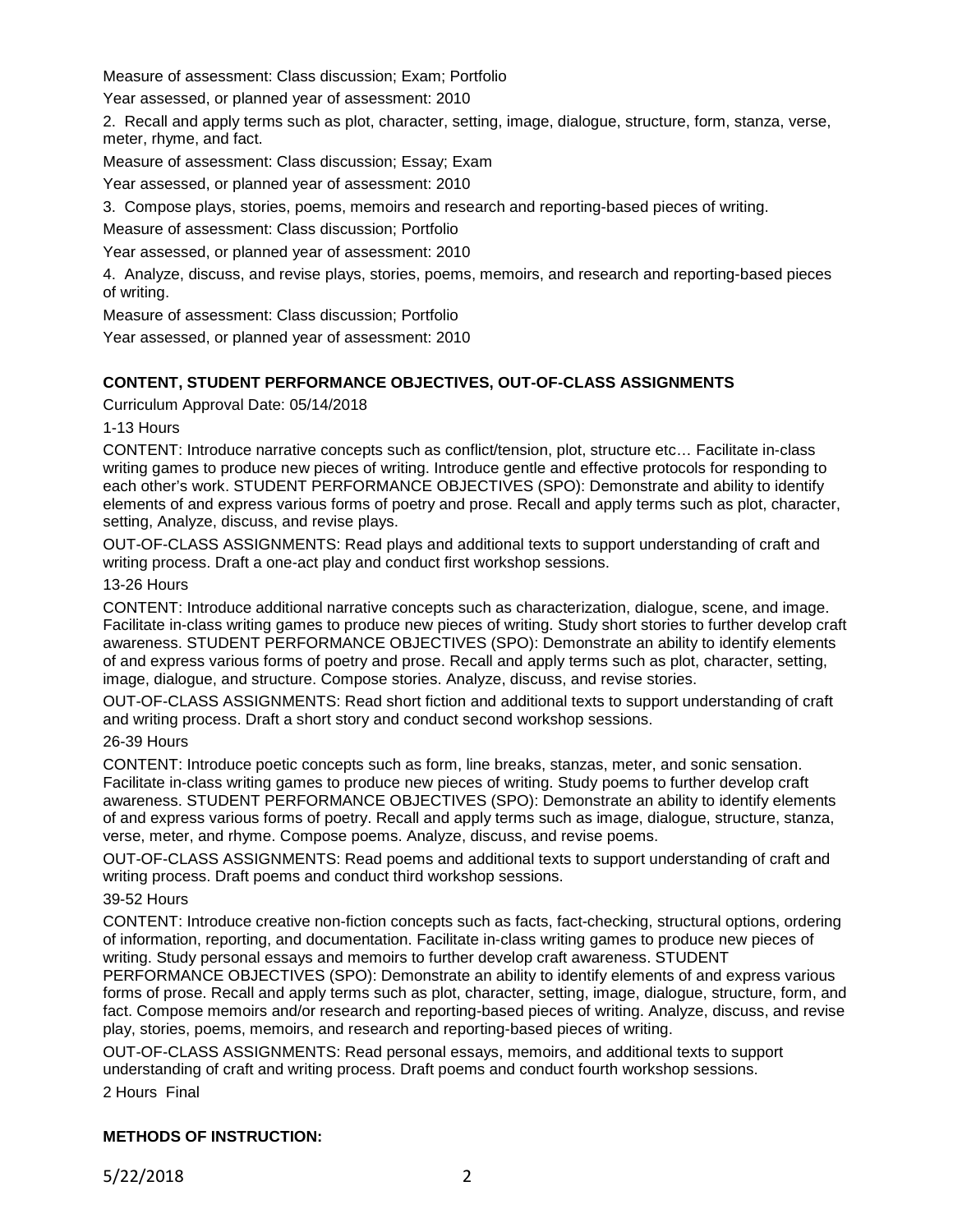1. Lecture, workshop and discussion 2. Video presentation 3. Guest speakers when appropriate 4. Computer lab when appropriate.

### **OUT OF CLASS ASSIGNMENTS:**

Required Outside Hours: 108 Assignment Description: Stories, Poems, Plays, journal writing, portfolios, etc.

### **METHODS OF EVALUATION:**

Writing assignments Percent of total grade: 20.00 % Percent range of total grade: 20 % to 100 % Written Homework; Essay Exams Problem-solving assignments Percent of total grade: 20.00 % Percent range of total grade: 20 % to 40 % Homework Problems Skill demonstrations Percent of total grade: 20.00 % Percent range of total grade: 20 % to 40 % Class Performance/s Objective examinations Percent of total grade: 20.00 % Percent range of total grade: 20 % to 40 % Multiple Choice

### **REPRESENTATIVE TEXTBOOKS:**

Required Representative Textbooks Heather Sellers. The Practice of Creative Writing A Guide for Students (Third Edition). New York: Macmillan Higher Education,2017. ISBN: ISBN: 0312676026 Reading Level of Text, Grade: Reading level of text, Grade: 13 Verified by: Verified by:Karen Warren

### **ARTICULATION and CERTIFICATE INFORMATION**

Associate Degree: GAV C2, effective 200630 CSU GE: CSU C2, effective 200630 IGETC: CSU TRANSFER: Transferable CSU, effective 200630 UC TRANSFER: Transferable UC, effective 200630

SUPPLEMENTAL DATA: Basic Skills: N Classification: Y Noncredit Category: Y Cooperative Education: Program Status: 1 Program Applicable Special Class Status: N CAN: ENGL6 CAN Sequence: XXXXXXXX

5/22/2018 3